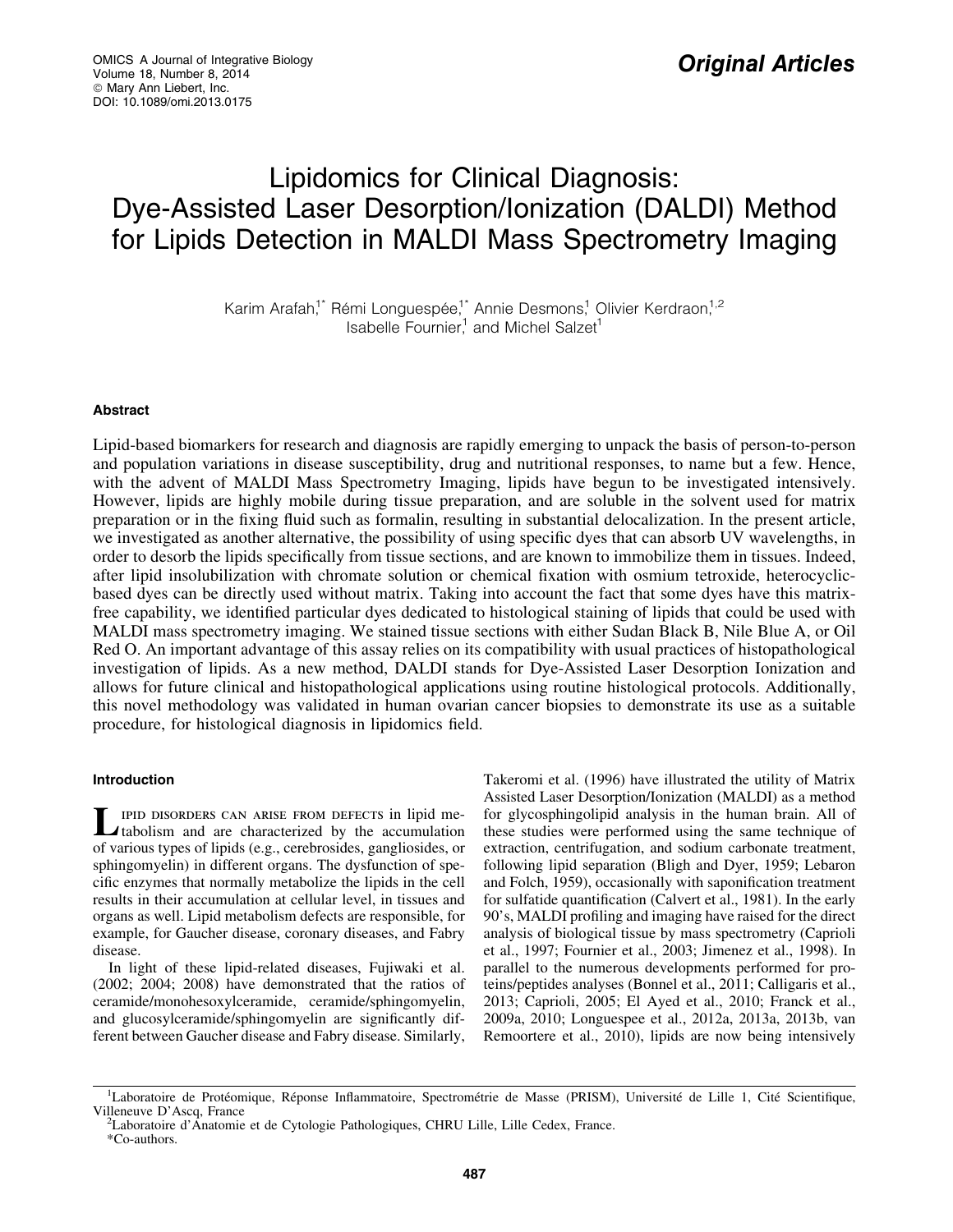investigated using this method. Ishida et al. and Rujoi et al. have both used this technology for the localization of phospholipids and/or sphingomyelins in zooplankton, bacteria (Ishida et al., 2002; 2003, 2005) or in calf eyes (Rujoi et al., 2003, 2004; Yappert et al., 2003). Along the same lines, imaging of phospholipids and cholesterol after direct analysis was first done using TOF-SIMS in mice, which allowed for the mapping of these molecules in a tissue section (Touboul et al., 2004), then in MALDI (Benabdellah et al., 2010). MALDI-MSI was also used to generate LIPID MAPS of brain and liver tissue from primates, mice and rats, or invertebrate (Astigarraga et al., 2008; Burnum et al., 2009; Colsch and Woods, 2010; Franck et al., 2009a; Garrett and Dawson, 2009; Hayasaka et al., 2009; Landgraf et al., 2009; Meriaux et al., 2010, 2011; Mikawa et al., 2009; Murphy et al., 2009; Snel and Fuller, 2010; Sparvero et al., 2012; Sugiura et al., 2008, 2009; Vidova et al., 2010; Wang et al., 2012, 2014).

However, important precautions before lipids analysis have to be taken during the sample preparation for matrix choice and application. Although issues concerning ion suppression and correlation of lipids localization in brain using MALDI-MSI and other lipids analysis methods were previously described (Veloso et al., 2011), little has been investigated concerning lipid delocalization during sample preparation for MALDI analysis. Lipids are highly mobile during tissue preparation and are soluble in the solvent that is used for matrix preparation, resulting in their substantial delocalization. For example, usual aldehydic fixatives wash out most of the phosphatidylserine (Maneta-Peyret et al., 1999) and alcohol (ethanol) dehydration during paraffin processing removes most of the polar lipids.

The two classical histological methods using formalin or glutaraldehyde have been widely described to fix the biological specimen through protein crosslinking but do not target lipids. In order to keep lipids and avoid their subsequent delocalization on tissue using such standard procedures, we describe a novel protocol that preserves lipids on tissue slices using osmium tetroxide or post-chromization followed by Baker's fixation. While formalin is a fixative used worldwide to preserve histological features, not all of the lipid classes can be fixed on tissue, and turned insoluble after processing the tissue slices with organic solvents for MALDI imaging purposes. It has been shown that formalin fixation helps to protect some phospholipids from delocalization after deposition of the MALDI matrix solution prior imaging (Carter et al., 2011). Nevertheless, as a protein crosslinker, formalin cannot avoid lipid diffusion or removal after extensive contact with lipophilic solvents. Baker's fixative, designed for the preservation of phospholipids, uses formalin together with calcium and cadmium chlorides (the last, being expensive, has subsequently been replaced by cobalt nitrate). While phospholipids (phosphatidylcholine (PC) and sphingomyelin (SM)) are preserved as demonstrated in MALDI imaging of rat brain by Carter et al. (2011), they are not prevented from diffusing into the fixing fluid and are still removable by solvents that solubilize lipids (Clark, 1947).

To avoid this outcome, sublimation was used for solvent-free deposition of 2,5-dihydroxybenzoic acid for on-tissue lipidomics studies by MALDI-MSI (Murphy and colleagues (2009). In parallel, Nanostructure Assisted Laser Desorption Ionization (NALDI) can also be considered as a matrix-free alternative to perform MALDI-MSI of lipids (Guenin et al., 2009).

In the present study, we investigated another approach to analyze lipids directly on tissue by MALDI imaging. This approach takes into account the sample preparations followed by the hospital pathologists and the possibility of using specific dyes that can absorb UV wavelengths in order to desorb the lipids specifically from tissue sections. Some lipophilic dyes share a common molecular structure with heterocyclic-based dyes (e.g., heterocyclic-based dyes, cores absorbing UV photons and have proven to desorb lipids). For instance, Oil Red O dye in propylene glycol has been historically used to immobilize lipids from fresh or fixed frozen tissue (Clark, 1947) and to stain structural lipids in cells and tissues. After lipid fixation with chrome (Kotelnikov and Litinskaya, 1981; Purbach et al., 2002) or with osmium tetroxide (Collin et al., 1973, 1974; Litman and Barrnett, 1972; Riemersma, 1968), heterocyclic-based dyes can be directly used without a matrix. Our team presented for the first time the use of particular dyes that had matrix-free capabilities for MALDI imaging of lipids in rat brain sections and in pathological context as well. Recently, Francese et al. (2013) have also shown that curcumin, which is a phenolic compound, can be used as a MALDI matrix for imaging lipids in skin and lung tissue.

Combining on-tissue lipid preservation and staining, we mapped lipids using the lipophilic dyes Sudan Black B, Nile Blue A, or Oil Red O by MALDI imaging without any additional matrix coating onto the tissue. Moreover, to perform histomolecular images of lipids with DALDI strategy, no use of automatic micro/nano-spotting or spraying devices was required. This new method, that we called DALDI, will allow for clinical investigations using a protocol that is identical to typical histopathological techniques, without requiring any additional tissue treatment.

#### Materials and Methods

#### **Reagents**

Ethanol (EtOH), Chromasolv Plus water for HPLC  $(H<sub>2</sub>O)$ , Nile Blue A, Oil Red O, and Sudan Black B were all certified by the Biological Stain Commission and purchased from Sigma-Aldrich (Saint Quentin Fallavier, France). The aqueous solution of  $4\%$  osmium tetroxide  $(OsO<sub>4</sub><sup>-</sup>)$  was purchased from Electron Microscopy Sciences (Hatfield, England). The filters (330 mm in diameter) were purchased from Fisher (Elancourt, France).

#### Preparation of staining solutions

Nile Blue A was diluted in water (30 mg/mL), while the Oil Red O and Sudan Black B were diluted in a 60% ethanol solution (30 mg/mL). After stirring, all staining solutions were filtered.

#### Sample preparation

Rat brain cryosections. Frozen rat brains were cut into  $10 \mu$ m-thick tissue sections using a cryostat Leica CM1510S (Leica Microsystems, Nanterre, France). The sections were applied onto ITO-coated conductive glass slides (Bruker Daltonics, Bremen, Germany) and dried in a desiccator for 10 min.

Lipid fixation. The tissue sections were fixed in the tetroxide osmium solution prior to staining with Sudan Black B for 15 min. The rat brain slices stained with Nile Blue A were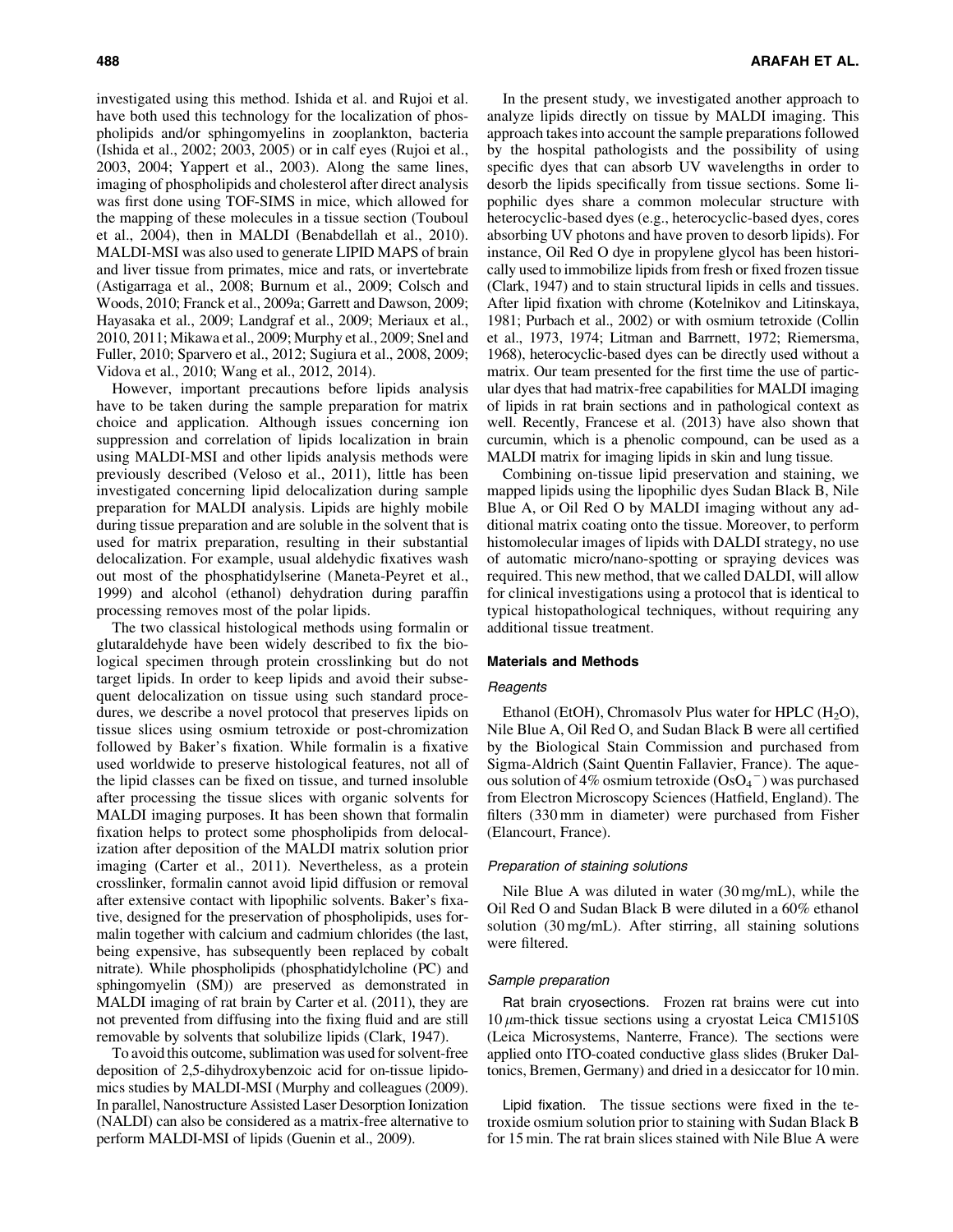previously fixed in Baker's fixative solution overnight and post-chromized for 2 h prior to lipid staining.

Fixation of rat brain lipids with osmium tetroxide. A 1% osmium tetroxide solution was prepared in water from the 4% stock solution. The 1% working solution  $(50 \,\mu L)$  was deposited onto the rat brain slice and left for lipid fixation for 20 min in the dark.

Baker's fixation of lipids in tissue sections. Baker's solution was prepared by mixing 10 mL of a  $10\%$  CaCl<sub>2</sub> solution with 10 mL of concentrated formalin in 90 mL of HPLC-grade water. Slices were incubated overnight in Baker's solution for global tissue fixation and then washed in HPLC-grade water (three times for 5 min each). Slices were then incubated in 50 mL of a 5%  $K_2Cr_2O_7$  solution (m/v) and 7.5 mL of 4% formalin, all diluted in distilled water (HPLC grade). After three washes in HPLC-grade water for 5 min each, the slices were dried for 15 min.

# Tissue imaging

Fluorescence microscopy imaging of lipids. After staining with Nile Blue A, entire rat brain coronal section was imaged at 10X optical magnification using the wide-field microscope Leica AF 6000 LX and DAPI as UV filter.

Mass Spectrometry Imaging of lipids and molecular assignments. Molecular images were acquired using an UltraFlex II MALDI-TOF/TOF instrument (Bruker Daltonics, Bremen, Germany) equipped with a Smartbeam laser with a repetition rate up to 200 Hz that was controlled by FlexControl 3.0 (Build 158) software (Bruker Daltonics). Images were obtained in the positive and negative reflector mode, and MALDI MS spectra were acquired in the 200–1500 m/z range. A total of 500 spectra were acquired at each spot at a laser frequency of 100 Hz and a spatial resolution set to 200  $\mu$ m. The images were saved and reconstructed using FlexImaging 2.1 (Build 15) (Bruker Daltonics). The molecular assignments were performed using databases from LipidMaps (Lipid MS Predict application) in order to predict lipid species according molecular ions (m/z) and with a maximum difference between experimental and theoretical m/z values set to  $0.3 \mu$ . The on-tissue lipid fragmentation was carried out using the lift-negative method from Bruker, and matching of the daughter ions was performed using the glycerophospholipid databases in negative mode from LipidMaps.

#### Statistical data analysis

Symbolic discriminant analysis (SDA) was used to analyze the lipid profiles. SDA determines discriminatory signals and builds functions using these signals that distinguish sample populations based on their classification. Peak lists from MALDI spectra obtained using Flex Analysis 2.4 and Flex Control 2.5 that were input into the analysis program were clustered according to similarity, using a presence/absence criterion. Statistical analyses were carried out using the ClinProTools 2.2 Software. For the statistical analyses, the mass spectra were internally recalibrated on common peaks (also known as spectral alignment) and normalized to the total ion count. An average spectrum created from all single spectra was used for a peak selection and to define integration

ranges. These integration ranges were used to obtain the intensities or areas of the single spectra. The signal intensities were used for all calculations. For the principal component analysis (PCA) and the hierarchical clustering, the individual peak intensities were standardized across the data set (Franck et al., 2009b). The PCA was carried out using Pareto scaling, which uses the square root of the standard deviation as a scaling factor to reduce the dominance of large-scale intensity changes in the matrix and other high-abundance ions, as these may mask variation in lower abundance ions during the PCA. The overall outcome of the PCA is greatly affected by the fact that ions related to the matrix coating and other endogenous molecules can mask the underlying relevant information. A plot of principal component 1 (PC1) versus principal component 2 (PC2) was chosen since these components resulted in the highest overall degree of separation of the spectra within the PCA scores plots. Under the unsupervised PCA, each spectrum is classed as an individual, so the principal components that are selected account for the greatest separation of each individual spectrum. M/z ion peaks responsible for the greatest variations are then plotted in the loading plots.

#### Ovarian cancer cryosections and fixation

Ovarian cancer biopsies were obtained with informed consent and institutional review board approval (CCPPRBM Lille: CP 05/83), from patients undergoing any ovarian tumor resection at Hospital Jeanne de Flandre. Patient information was collected, including gender, age, treatment received before and after surgery, extent of surgery, current status (alive, alive with progressive disease, deceased, and cause of death) and survival from the time of original pathologic diagnosis. Samples were collected at the time of surgery, immediately frozen and stored at  $-80^{\circ}$ C until analysis.

Sections  $(12 \mu m)$  thick) were prepared from fresh ovarian cancer tissue using a cryostat Leica CM1510S (Leica Microsystems, Nanterre, France) and applied onto ITO-coated conductive glass slides (Bruker Daltonics). The slices were first fixed in Baker's fixative solution overnight and then postchromized for 2 h for nonsolubilized heterophasic lipids (see protocol above). After drying in a desiccator for 15 min, the slices were incubated in the Nile Blue A or the Oil Red O staining solution for 30 min or 15 min, respectively. Histopathologic diagnoses were made from subsequent H&Estained sections by a pathologist blinded to the original clinical diagnosis.

## Results

# Lipid fixation and Dye-Assisted Laser Desorption/Ionization (DALDI) MSI of lipids

As mentioned in the introduction, the major problems with lipids are their plasticity, high diffusion, and high solubility (Maneta-Peyret et al., 1999). These factors make it difficult to ensure that the lipids do not diffuse during tissue preparation and make matrix application difficult. To solve these problems, we studied lipid-specific tissue fixation before undertaking any other tissue treatment. For this purpose, we have used either osmium tetroxide or chrome fixation based on electron microscopy protocols (Collin et al., 1973, 1974; Kotelnikov and Litinskaya, 1981; Litman and Barrnett, 1972;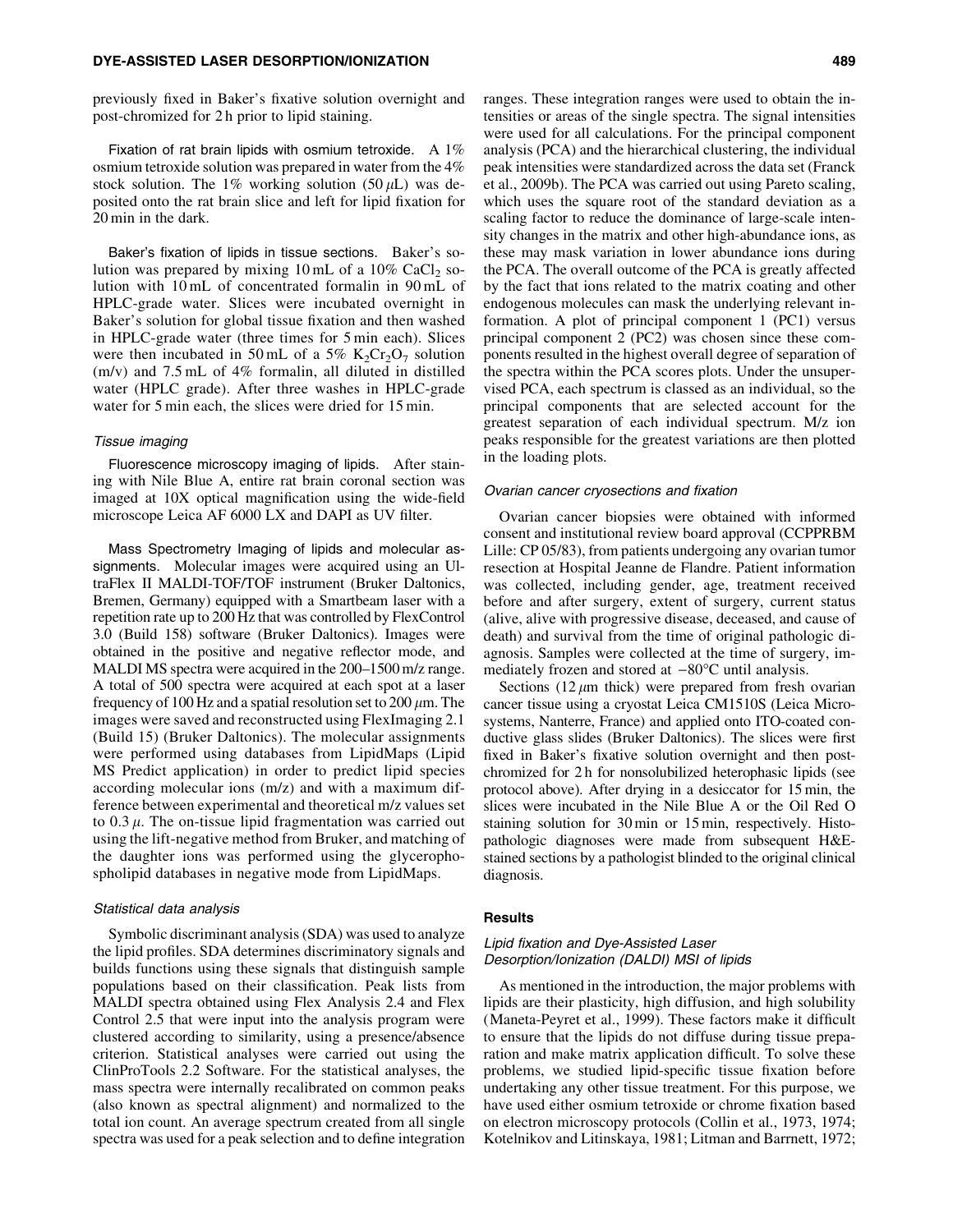Purbach et al., 2002; Riemersma, 1968). The fixation of the lipids should prevent their delocalization within the tissue sections during manipulations prior to MS analysis. Because quality of the matrix coating is one of the difficulties in lipid imaging and because lipids are rather volatile compounds that easily desorbed under laser irradiation, we aimed to use staining molecules as a MALDI matrix. In theory, it should be possible to fix lipids using Baker's solution, stain the tissue sections for histological analysis (Lillie, 1943), and then reuse the same sections for MALDI-MSI without any further treatment of the tissue. We called this technique Dye-Assisted Laser Desorption Ionization (DALDI).

Fixed tissue section was incubated in Nile Blue A dye and the distribution of lipids was revealed in coronal slice of rat brain using UV microscopy (Fig. 1, see picture). The histological mechanism of the staining of lipids is invariably a





FIG. 1. Chemical formula of the tested dyes (A) Oil Red O, (B) Sudan Black B, and (C) Nile Blue A. Inset picture represents a wide-field fluorescence imaging microscopy of rat brain tissue section after Nile Blue A staining.

function of the physical properties of the dye being more soluble in the lipid to be demonstrated than in the vehicle solvent. The polyazo group of dyes include the oil red series, the Sudan red series, and the Sudan blacks. Thus, we assessed the utility of acidic and slightly basic diazo dyes, namely Oil Red O (Fig. 1A) and Sudan Black B (Fig. 1B), respectively, and the phenoxazone basic dye Nile Blue A (Fig. 1C) for imaging lipid species using MALDI technology.

In anatomopathology, Oil Red O is used to stain cholesteryl esters and neutral fats such as triacylglycerols, and Sudan Black B stains triglycerides and lipoproteins. Nile Blue A reveals neutral and acidic lipids (e.g., phospholipids such as phosphatidylcholine). Nile Blue A, Oil Red O, and Sudan Black B absorb UV wavelengths (340 nm, 359 nm, and 415 nm, respectively) that are included within the MALDI absorption wavelength range of the AutoFlex smartbeam UV laser. Rat brain sections were fixed with Baker's fixation solution, post-chromized, and then stained with the dyes. For sections stained with Sudan Black, an additional step relying on a fixation with osmium tetroxide was added before coloration in order to ensure that no delocalization could occur due to the presence of ethanol as a vehicle for the dissolution of the dye.

A comparison of the mass spectra and molecular images between section directly imaged after staining with Sudan Black B (Fig. 2A and B) and section fixed with osmium tetroxide prior imaging using the same dye (Fig. 2C and D) demonstrated that fixed tissue yields better lipid detection and structure preservation. A comparison of the molecular images for identical ions in both cases showed a very good localization with respect to the brain anatomy after fixation with osmium tetroxide (Fig. 2D). Triglycerides, sulfatides, diglycerides, sphingomyelin, phospholipids, and fatty acids were more easily detected using Sudan Black B with fixation (Table 1). Importantly, the spatial distribution of the lipids detected using Sudan Black B without fixation (Table 1) was completely lost (Fig. 2C) following incubation in the staining solution, most likely a result of the ethanol/water vehicle.

In the case of Nile Blue A, following fixation in Baker's solution and post-chromization of the lipids for their insolubilization, mass spectra of lipid ions and their subsequent histological distribution were recorded (Fig. 3) both in reflectron negative (Fig. 3A and C) and reflectron positive (Fig. 3B and D) modes. In both modes of analysis, diglycerides, sphingomyelin, phospholipids, triglycerides, and sulfatides were localized with respect to the rat brain anatomy (Fig. 3C, Table 2). These data reflect complementary methods for lipid localization due to the possibility of accessing both negative and positive modes and the molecular images reinforce this assumption. These experiments also demonstrate that well-established lipid dyes in histology can advantageously replace classic MALDI matrices in lipidomics through DALDI-MSI. Therefore, it is possible to prepare a tissue section for histopathological studies of lipids and use the same section for DALDI-MSI.

# Application to pathology: Ovarian cancer

In order to investigate these developments in a pathologic context, we tested Nile Blue A and Oil Red O to stain tissue sections of serous ovarian carcinoma following osmium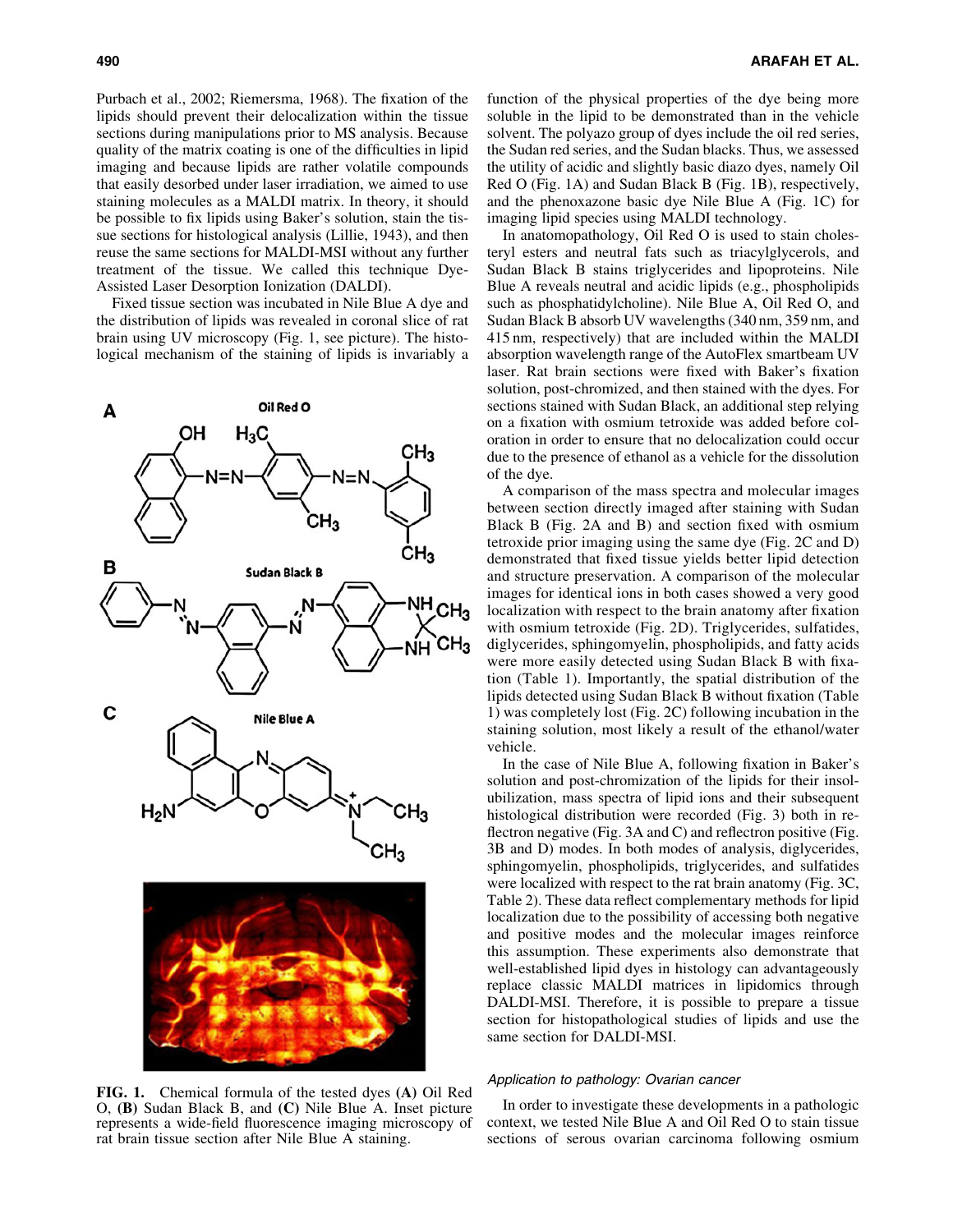

FIG. 2. A comparison of tissue profiling and imaging of tissue sections of rat brain following osmium tetroxide fixation and staining with Sudan Black B. (A, B) MALDI mass spectra recorded from the tissue in reflectron negative mode following Sudan Black B staining without (A) or with (B) osmium tetroxide fixation. (C, D) Molecular images reconstructed for various ions after tissue imaging in the negative mode following Sudan Black B staining without  $(C)$  or with  $(D)$  osmium tetroxide fixation.

fixation before DALDI-MSI analysis in negative reflectron mode (Fig. 4A and B, Table 3). Principal component analyses were performed from the DALDI images datasets, allowing for the detection of two defined ions clusters (Fig. 5).

As observed in Table 3, lipid species were detected using Nile Blue A and Oil Red O as well. However, in the PCA analyses, some specific ions were detected in the tumor region using each dye. Using Nile Blue A, interesting ions were detected in the tumor region following the PCA analyses. Lipid annotations with Lipid Mass Predict theoretical databases included palmitic acid C16:0 (255.63), arachidonic acid C20:4 (303.29), and stearic acid C18:0 (283.63) (Table 3). Using Oil Red O, different ions as compared to Nile Blue A were depicted in the tumor after PCA analysis. These ions may correspond to docosahexaenoic acid C22:6 (407.35), phosphatidic acid PA C17:1 (421.23), and sphinganine CerP2:0 (422.23), according to Lipid Mass Predict.

These data are in line with previous studies that have shown that the fatty acid composition of ceramide and sphingomyelin isolated from tissues are significantly different: the predominant acids are oleic (18:1) in ceramide and palmitic (16:0) in sphingomyelin, which contains many more other forms of saturated acids (Rylova et al., 1998). These differences are characteristic of both normal and tumor tissues. Sphingoid base compositions of ceramide and sphingomyelin in normal tissue are identical: the major component is sphingenin (over 96%), while ceramides from tumors contain, in addition to sphingenin, a significant amount of

Table 1. Comparison of Lipid Species Detected after Application of Black Sudan B WITH OR WITHOUT PREVIOUS LIPID FIXATION WITH OSMIUM TETROXIDE

| Brain section DALDI-MSI with Sudan Black B in negative mode (without osmium tetroxide fixative) |         |      |                                              |                     |           |  |
|-------------------------------------------------------------------------------------------------|---------|------|----------------------------------------------|---------------------|-----------|--|
| Experimental mass Theoretical mass $\Delta$ (u.m.a.)                                            |         |      | <i>Identification</i> $[M-H]$ <i>species</i> | Other possibilities | Intensity |  |
| 249.20                                                                                          | 249.19  | 0.01 | C16:3                                        |                     | 509.80    |  |
| 880.33                                                                                          | 880.51  | 0.18 | PS(22/5:22/6)                                |                     | 357.85    |  |
| 882.85                                                                                          | 882.73  | 0.12 | $PC(O-18:0/26:2)$ or $PC(O-18:1/26:1)$       |                     | 402.36    |  |
| 890.76                                                                                          | 890.63  | 0.13 | ST 42:1                                      |                     | 4224.96   |  |
| 904.55                                                                                          | 904.62  | 0.07 | $ST-OH$ 42:2                                 | PS 45:6 904.60      | 109.09    |  |
| 906.72                                                                                          | 906.62  | 0.1  | ST-OH 42:1                                   | PS 45:5 906.62      | 1556.30   |  |
| 1130.14                                                                                         | 1130.01 | 0.13 | GL 72:6                                      |                     | 33.58     |  |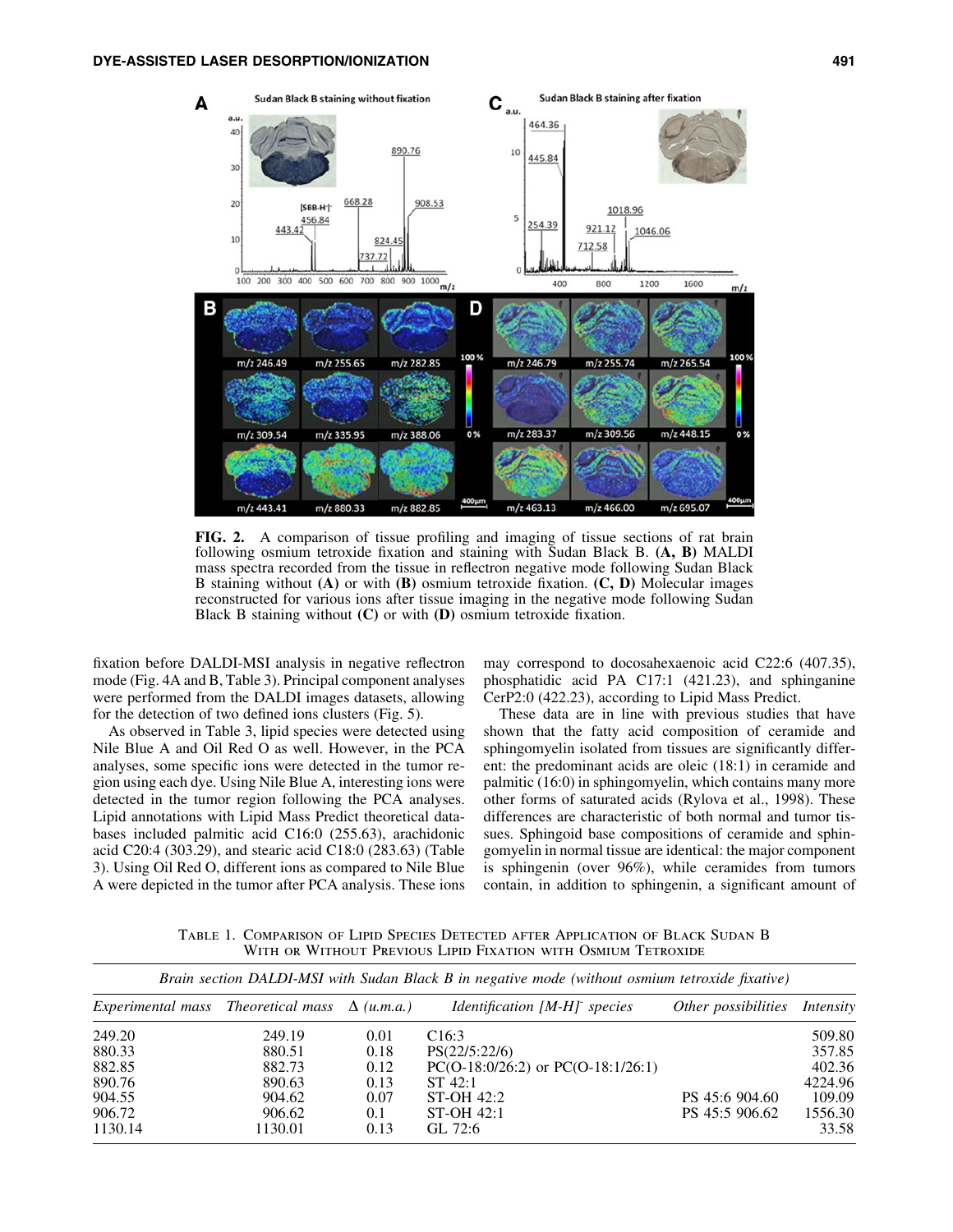

FIG. 3. A comparison of tissue profiling and imaging from tissue sections of rat brain following chrome fixation and Nile Blue A staining. (A, B) A comparison of the MALDI mass spectra recorded from the tissue in the negative  $(A)$  and positive  $(B)$  reflectron mode. (C, D) Molecular images reconstructed for various ions following Nile Blue A staining after chrome fixation in the negative mode  $(C)$  and positive reflectron mode  $(D)$ .

sphinganine. In the sphingomyelins isolated from tumors, sphinganine content is significantly lower than in ceramides and depends on the type of tumor (Dyatlovitskaya et al., 1997; Rylova et al., 1998). Moreover, in order to investigate the structural characterization of the lipids detected on the ovarian biopsy section using Nile Blue A, tandem mass spectrometry was successfully performed on several ions including the m/z 886.13 (Fig. 6). This ion was detected with a higher intensity in the cancerous region of the ovarian tissue section. After isolation and fragmentation, the daughter ions were recorded and the identity of the lipid elucidated according the lipid family core. The structural elucidation of the m/z 886.13 has revealed the characteristic ions from the glycerophosphatidylinositol (PI) lipid, namely phosphate, inositol phosphate ions, and the glycerol core esterified with the stearic acid  $(C18:0)$  and the arachidonic acid  $(C20:4)$ . As a result, the entire MS/MS spectrum of this PI (C18:0/C20:4) was compared to theoretical MS/MS datasets from LIPID MAPS bank (Table 4). Amongst the 20 theoretical daughter ions, 17 were found in the DALDI-MS/MS experiment of the PI (C18:0/C20:4). The three undetected ions corresponded to the loss from the precursor ion of sn2 acyl chain with or without the inositol, and the inositol phosphate with a double dehydration.

Considering our data, the use of Nile Blue A and Oil Red O as coloring agents to study ovarian carcinoma not only

Table 2. Comparison of Lipid Species Detected in Positive or Negative Mode after Application of Nile Blue A

| Brain section DALDI-MSI Nile Blue A in negative mode |                         |                   |                                                    |                     |           |  |  |
|------------------------------------------------------|-------------------------|-------------------|----------------------------------------------------|---------------------|-----------|--|--|
| Experimental mass                                    | <i>Theoretical mass</i> | $\Delta$ (u.m.a.) | <i>Identification</i> $[M-H]$ <sup>-</sup> species | Other possibilities | Intensity |  |  |
| 506.31                                               | 506.36                  | 0.05              | $PC(O-18:1/0:0)$                                   |                     | 41.16     |  |  |
| 524.2                                                | 524.27                  | 0.07              | PE 22:6                                            | PE(18:0) 524.29     | 44.53     |  |  |
| 720.42                                               | 720.46                  | 0.04              | PE 35:6                                            | $PC(32:6)$ 740.46   | 48.13     |  |  |
| 739.46                                               | 739.58                  | 0.12              | GL 44:5                                            | GL(45:5) 739.62     | 55.23     |  |  |
| 782.59                                               | 782.65                  | 0.06              | CerP(d18:1/24:0)                                   |                     | 38.76     |  |  |
| 811.58                                               | 811.67                  | 0.09              | SM 24:1                                            | PA(44:2) 811.62     | 78.54     |  |  |
| 882.47                                               | 882.52                  | 0.05              | PS 44:10                                           |                     | 102.15    |  |  |
| 892.70                                               | 892.63                  | 0.07              | ST 42:0                                            |                     | 124.26    |  |  |
| 923.34                                               | 923.47                  | 0.13              | PIP 35:4                                           |                     | 121.53    |  |  |
| 1039.91                                              | 1040.00                 | 0.09              | GL 66:2                                            |                     | 67.22     |  |  |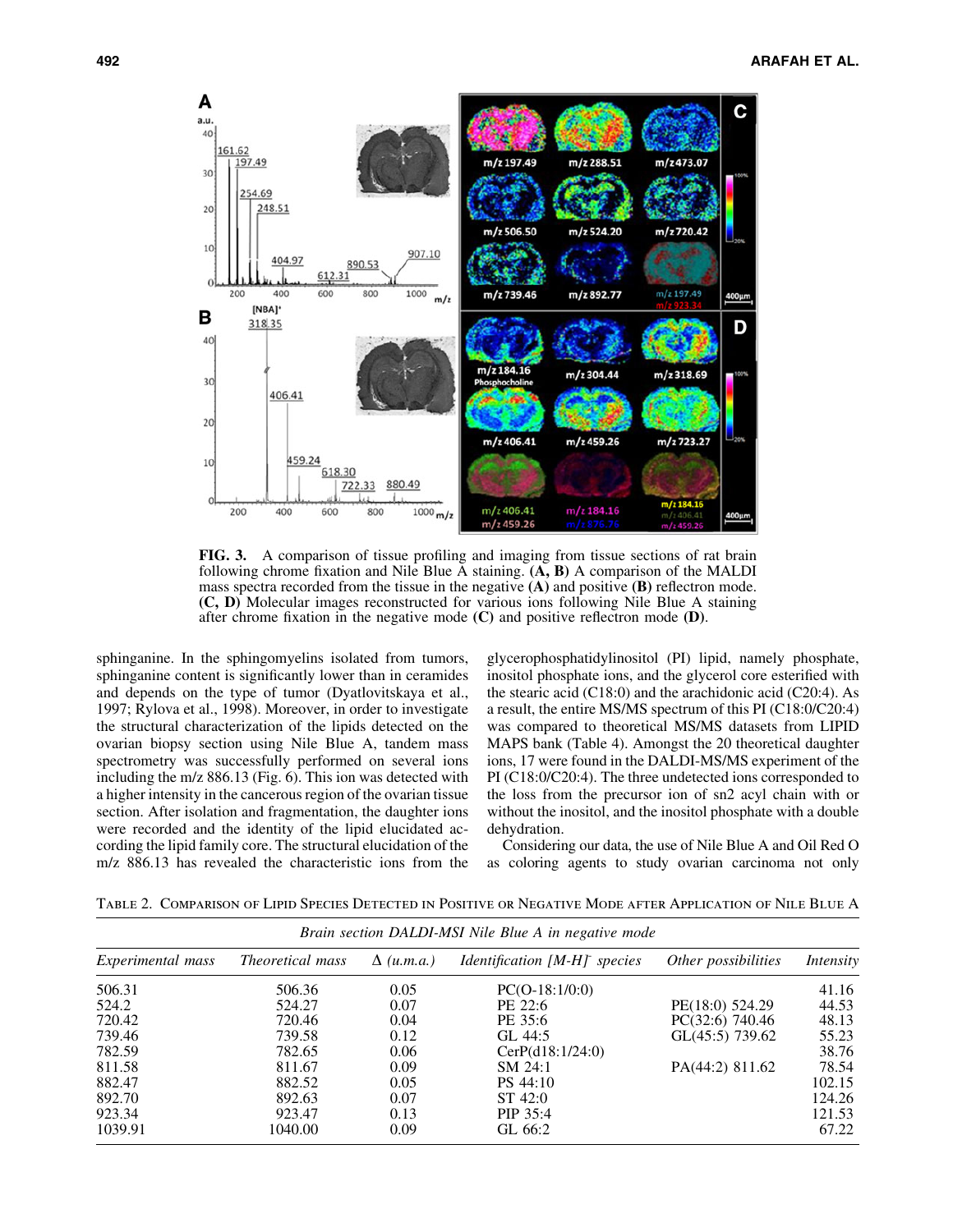

FIG. 4. MALDI mass spectra and molecular images obtained for the analysis of serous ovarian cancer biopsy sections after fixation and staining with different dyes. (A, B) A comparison of MALDI mass spectra recorded from the tissue sections in the negative reflectron mode following Nile Blue A (A) and Oil Red O (B) staining. (C, D) Molecular images reconstructed for various ions after tissue imaging in the negative reflectron mode following Nile Blue A  $(C)$  and Oil Red O  $(D)$  staining.

| Ovarian biopsy section DALDI-MSI with Nile Blue A in Negative Mode |        |          |                                                        |                                                                                               |           |  |
|--------------------------------------------------------------------|--------|----------|--------------------------------------------------------|-----------------------------------------------------------------------------------------------|-----------|--|
| Experimental mass Theoretical mass $\Delta$ (u.m.a.)               |        |          | <i><u><b>Identification</b></u></i><br>$[M-H]$ species | Other possibilities                                                                           | Intensity |  |
| 163.00                                                             | 163.07 | 0.07     | C10:4                                                  |                                                                                               | 7626.05   |  |
| 255.63                                                             | 255.23 | 0.4      | C16:0                                                  |                                                                                               | 68.22     |  |
| 283.63                                                             | 283.63 | $\Omega$ | C18:0                                                  |                                                                                               | 109.29    |  |
| 285.12                                                             | 285.15 | 0.03     | C18:6(Ep)                                              | C18:6(Ke)                                                                                     | 471.76    |  |
| 291.10                                                             | 291.19 | 0.09     | C18:4(OH)                                              | $C18:3(OH)$ -cyclo                                                                            | 791.68    |  |
| 297.43                                                             | 297.25 | 0.18     | C18:1(OH)                                              |                                                                                               | 345.03    |  |
| 300.45                                                             | 300.29 | 0.16     | sphinganine Cer0:0                                     |                                                                                               | 756.37    |  |
| 303.29                                                             | 303.24 | 0.05     | C20:4                                                  |                                                                                               | 152.44    |  |
| 459.12                                                             | 459.25 | 0.13     | PA 20:3                                                |                                                                                               | 200.28    |  |
| 474.10                                                             | 474.26 | 0.16     | PE 18:3                                                |                                                                                               | 175.31    |  |
| 579.37                                                             | 579.49 | 0.12     | TG 33:1                                                |                                                                                               | 35.15     |  |
| 600.51                                                             | 600.33 | 0.18     | PS 24:4                                                | SphingosineCer18: $0$ (Cl <sup>-</sup> ) or<br>Sphinganine Cer18:1(Cl <sup>-</sup> ) $600.51$ | 109.71    |  |
| 614.50                                                             | 614.46 | 0.04     | sphingosineHexCer10:0                                  |                                                                                               | 128.67    |  |
| 721.73                                                             | 721.70 | 0.03     | TG 44:0                                                | DAG 33:0 721.54                                                                               | 127.61    |  |
| 740.75                                                             | 740.45 | 0.3      | PC 33:4                                                |                                                                                               | 449.28    |  |
| 935.26                                                             | 935.46 | 0.2      | PIP 36:5                                               |                                                                                               | 34.51     |  |
| 978.46                                                             | 979.53 | 0.07     | PIP 39:4                                               |                                                                                               | 31.96     |  |

Table 3. Comparison of Lipid Species Detected in Human Ovarian Cancer Biopsies After Application of Either Oil Red O or Nile Blue A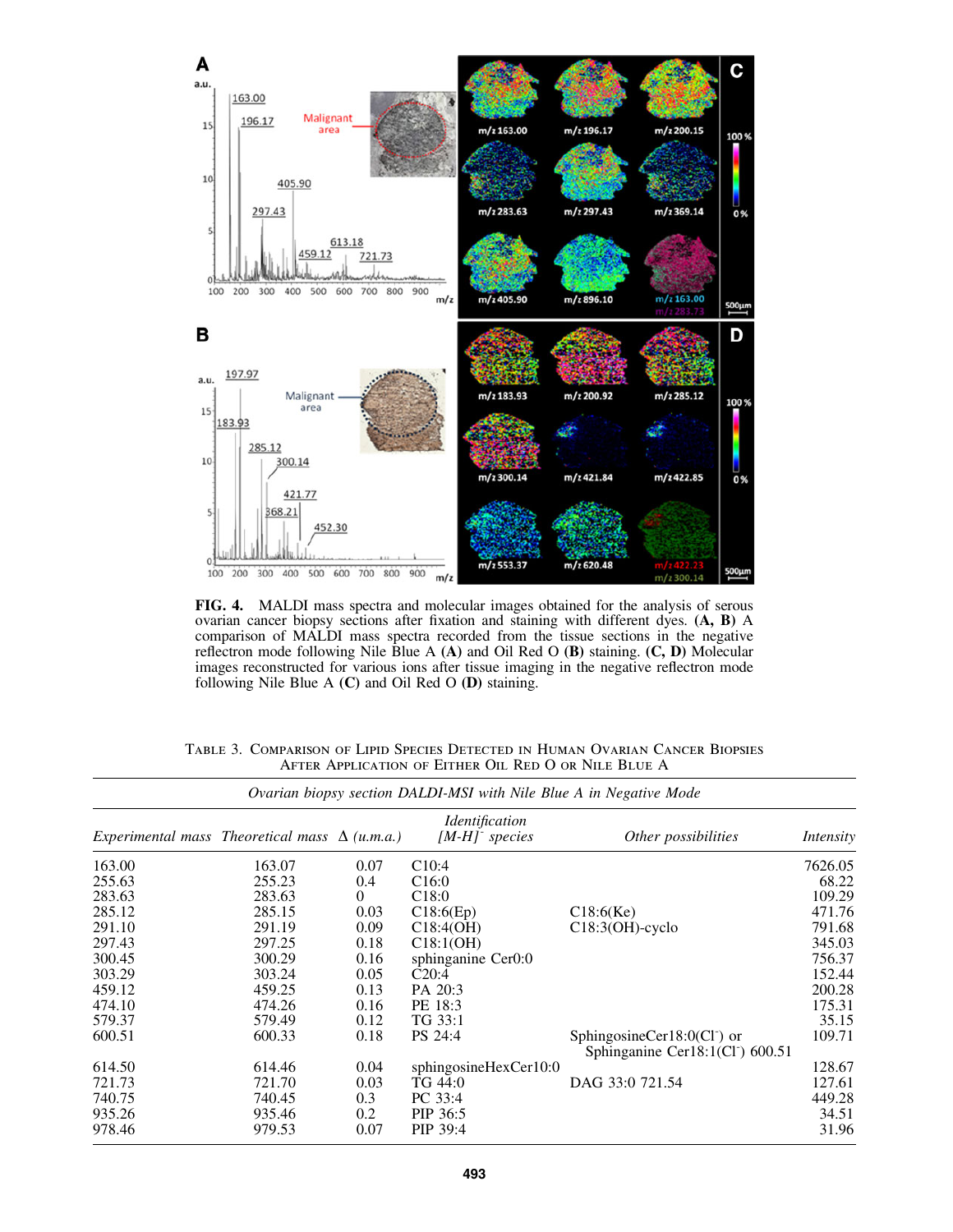

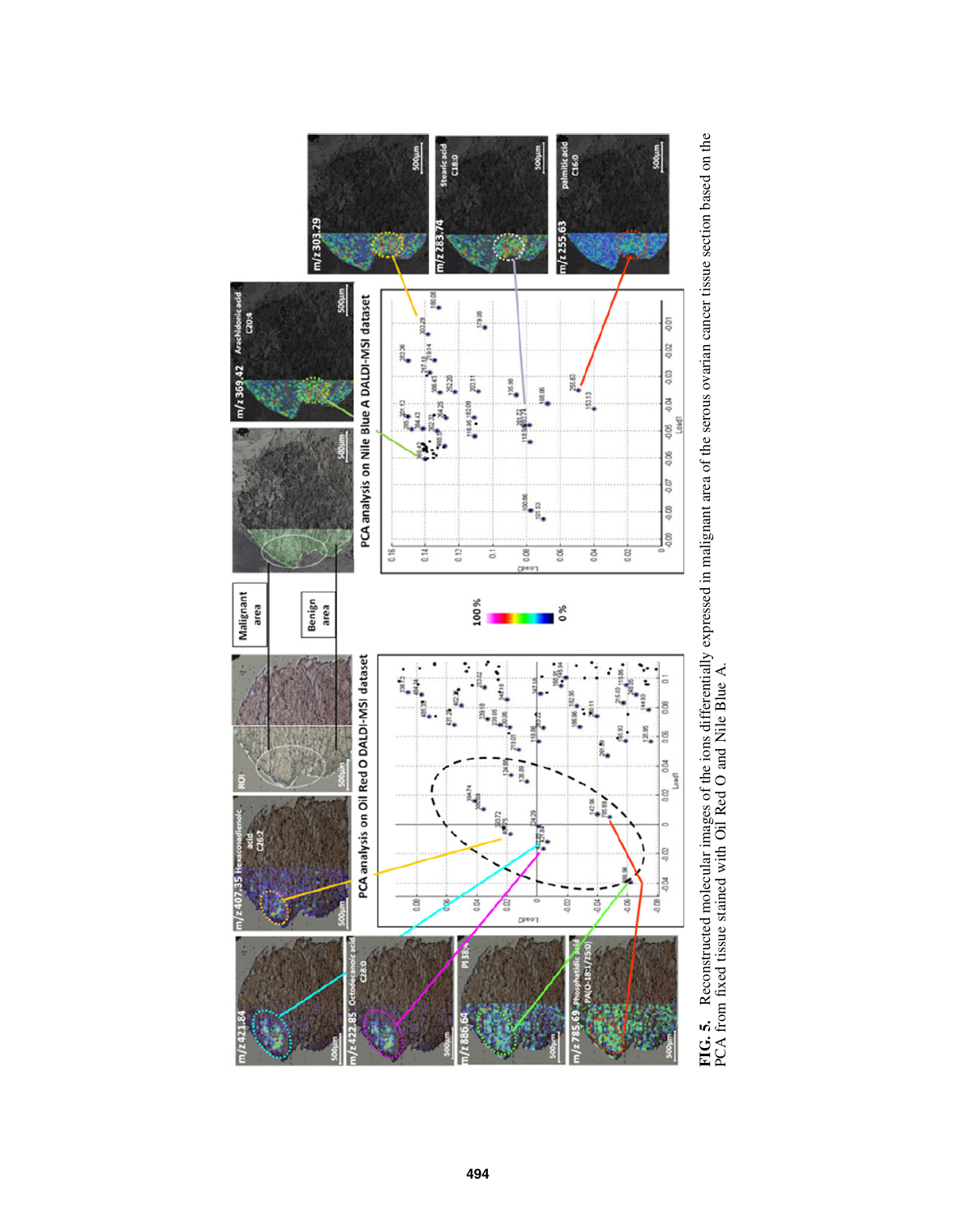

FIG. 6. MS/MS based characterization of the m/z 886.13 ion. Post source decay fragment of m/z 886.13 were recorded and allowed us to identify the originating lipid as a phosphatidyl inositol (C18:0/C20:4). Among the detected fragment peaks, we detected inositol phosphate and the two esterified fatty acids C18:0 and C20:4, respectively,  $R_1COO^-$ ,  $R_2$ COO $^-$  ions.

succeeds in detecting lipids from these tissues by DALDI-MSI, but also revealed the capability of DALDI-MSI to build a translational research in oncology and to highlight potential markers, such as sphingenin and glycerophosphatidylinositol. Interestingly, many studies in the research field of ovarian carcinoma highlighted key roles played by phosphoinositides. For instance, the deregulation of the phosphoinositide-3 kinase pathway is a hallmark in ovarian carcinoma as detected after surgical specimen sampling and diagnosis (Carden et al., 2012). In addition, this enzyme is active in significant fraction of low-grade type I and high grade type II ovarian carcinoma lesions. The first type of lesion implies mutation of the enzyme, whereas the second involves an amplification mechanism (Bast and Mills, 2012).

# **Discussion**

DALDI is a novel technology for mapping lipids in the context of clinical studies. Profiling and molecular images can be easily obtained without any delocalization, especially after osmium or chrome fixation. Furthermore, the technique alleviates difficulties resulting from matrix application by using classic dyes as the MALDI matrix for lipid analysis. This suggests that tissues prepared for histological analyses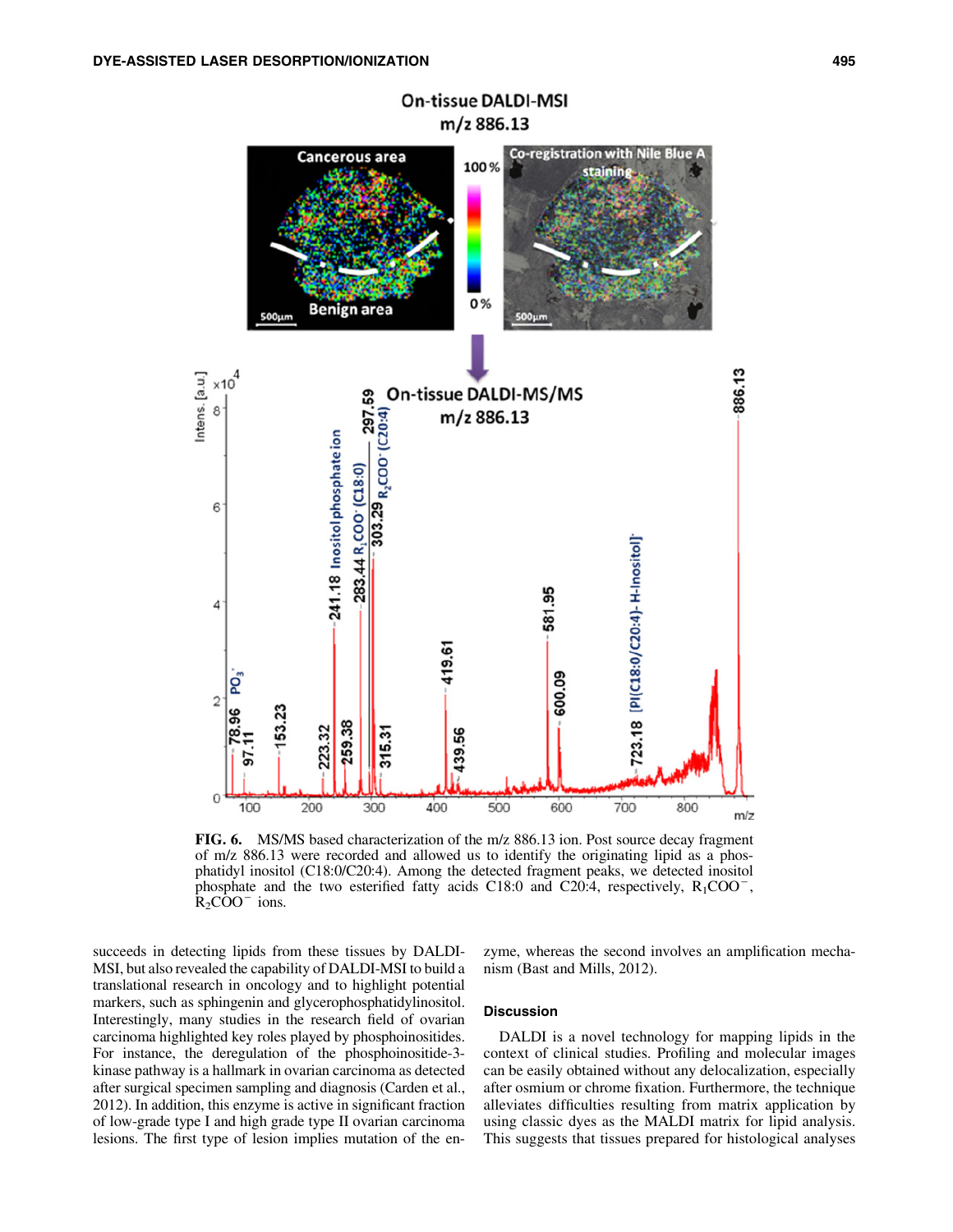| Ovarian biopsy section DALDI-MSI with Oil Red O in negative mode<br>Experimental mass Theoretical mass $\Delta$ (u.m.a.) |        |                |                                                  |                                    |           |  |
|--------------------------------------------------------------------------------------------------------------------------|--------|----------------|--------------------------------------------------|------------------------------------|-----------|--|
|                                                                                                                          |        |                | Identification $[M-H]$                           | Other possibilities                | Intensity |  |
| 183.93                                                                                                                   | 184    | 0.07           | Pcho                                             |                                    | 1251.67   |  |
| 200.01                                                                                                                   | 200.1  | 0.09           | Cl0:1(H <sub>2</sub> O)                          |                                    | 4630.16   |  |
| 285.12                                                                                                                   | 285.13 | 0.01           | C14:3                                            |                                    | 2085.36   |  |
| 300.14                                                                                                                   | 300.29 | 0.15           | sphinganine Cer0:0                               |                                    | 979.61    |  |
| 305.22                                                                                                                   | 305.24 | 0.02           | eicosatrienoic acid C20:3                        |                                    | 102.43    |  |
| 407.35                                                                                                                   | 407.35 | $\overline{0}$ | docosahexaenoic acid C22:6 PA (C16:1)<br>species |                                    | 316.87    |  |
| 421.23                                                                                                                   | 421.23 | $\theta$       | phosphatidic acid PA 17:1                        |                                    | 1665.04   |  |
| 422.23                                                                                                                   | 422.26 | 0.03           | sphinganine CerP2:0                              | PE(14:1)                           | 950.02    |  |
| 452.24                                                                                                                   | 452.26 | 0.02           | PE 16:0                                          |                                    | 332.77    |  |
| 536.38                                                                                                                   | 536.37 | 0.01           | PC 19:0                                          |                                    | 64.74     |  |
| 552.32                                                                                                                   | 552.33 | 0.01           | <b>PS 20:0</b>                                   | PE 22:0                            | 14        |  |
| 553.37                                                                                                                   | 553.36 | 0.01           | phosphoglyceride PG 21:0                         | C30:5                              | 73.64     |  |
| 604.40                                                                                                                   | 604.39 | 0.01           | PE 26:1                                          |                                    | 176.43    |  |
| 620.48                                                                                                                   | 620.46 | 0.02           | $PE(O-16:0/12:0)$                                | $PE(O-18:0/10:0)$ , $PC(25:0/0:0)$ | 40.23     |  |
| 785.66                                                                                                                   | 785.65 | 0.01           | sphingomyelin 22:0                               | PA(O-18:1/25:0), GL 47:3           | 35.54     |  |
| 886.64                                                                                                                   | 886.63 | 0.01           | PC 44:7                                          |                                    | 14.83     |  |

Table 4. MS/MS Based Comparison of PI (C18:0/C20:4) Ions Found in Direct Isolation and Fragmentation in Ovarian Tissue Sections and Theoretical Values and Structures (LIPID MAPS)

of lipids can be directly used to retrieve molecular information without any further treatment of the samples. This method could be implemented in the hospital setting by pathologists since no sprayer or spotter is necessary. Achieving accurate diagnoses in extemporary biopsies is difficult. These diagnoses can be conducted with the same histochemical dyes used by the pathologist. The difference occurs at the level of the analysis. While pathologists base the analysis on tissue coloration to reveal accumulation of lipids, DALDI now allows a molecular diagnosis on the same slide by simply performing a MALDI-MSI analysis without any of the classically known post imaging treatments such as matrix recall for histochemical staining. In function to the lipid species that are targeted by the pathologists, the two strategies to foresee for successful DALDI-MSI experiments are lipid fixation with osmium tetroxide or insolubilization thanks to the use of a mordent solution such as potassium bichromate in the Baker's fixative. The investigation with ovarian cancer tissue demonstrates the feasibility of this concept and that fixation and staining with the specific dyes assessed here (i.e., Nile Blue A and Oil Red O) is very selective and allows for the detection of lipid markers in the tumor region. These data will truly give a new means for pathologists to combine lipid-based morphological and molecular investigations on the same slice, aiming to improve diagnosis.

The next step relies on structural characterizations of the desorbed lipids from the tissues. Moreover, the results obtained using these different lipid-related dyes suggest the possibility to preferentially detect some groups of lipids over others, regarding the working solvent as well as the chemical properties of basic (e.g., Nile Blue A) or acidic dyes (e.g., Sudan Black B or Oil Red O). In comparison, the matrices widely used in low m/z lipidome investigations using mass spectrometry are acidic. As seen in this report, Nile Blue A dissolved in water is more lipophilic with neutral and acidic lipids (highlighted by its affinity for phospholipids and sulfatides in the negative mode), whereas many more lipids were detected in the positive mode according to the basic property

of this dye (Table 2). In this latter mode of detection, Nile Blue A detected fatty acids, glycerides, as well as sphingoand phospholipids. The use of this dye takes advantage in its better partition into hydrophobic tails of lipids instead of water when the slices are incubated in this staining solution. As a consequence of the water vehicle, the weak delocalization can be easily corrected simply by fixing the section in Baker's fixative followed by a post-chromization step.

We first proved the application of DALDI approach for ovarian cancer, even if proteomics of this pathology are mainly explored (Longuespee et al., 2012b). A crosstalk between lipidomics and proteomics can enhance new concept describing the ongoing challenge of personalized therapies such as ''PI3Kness'' is doing with ovarian carcinoma (Bast and Mills, 2012). In a very near future, DALDI may find very relevant applications for a panel of pathologies implying lipids disorders such as Gaucher disease, coronary diseases, and Fabry disease, and many neoplastic afflictions such as liposarcomas or liver cancers. In these contexts, the identification of the detected lipids may be extremely relevant to characterize new molecular actors of the development of the pathologies. In this context, DALDI MSI approach can represents a direct translational link between classical and molecular histology.

## Acknowledgments

We warmly thank the Ministère de L'Education Nationale, de L'Enseignement Supérieur et de la Recherche, Agence Nationale de la Recherche (ANR PCV to IF), région Nord-Pas de Calais (KA, RL) for financial supports. We are also thankful to Dr. David Buob from Laboratoire d'Anatomie et de Cytologie Pathologiques, Pôle Biologie Parc EUR-ASANTE, CHRU Lille for the fruitful discussions related to lipid investigations in the field of anatomopathology.

# Author Disclosure Statement

The authors declare that there are no conflicting financial interests.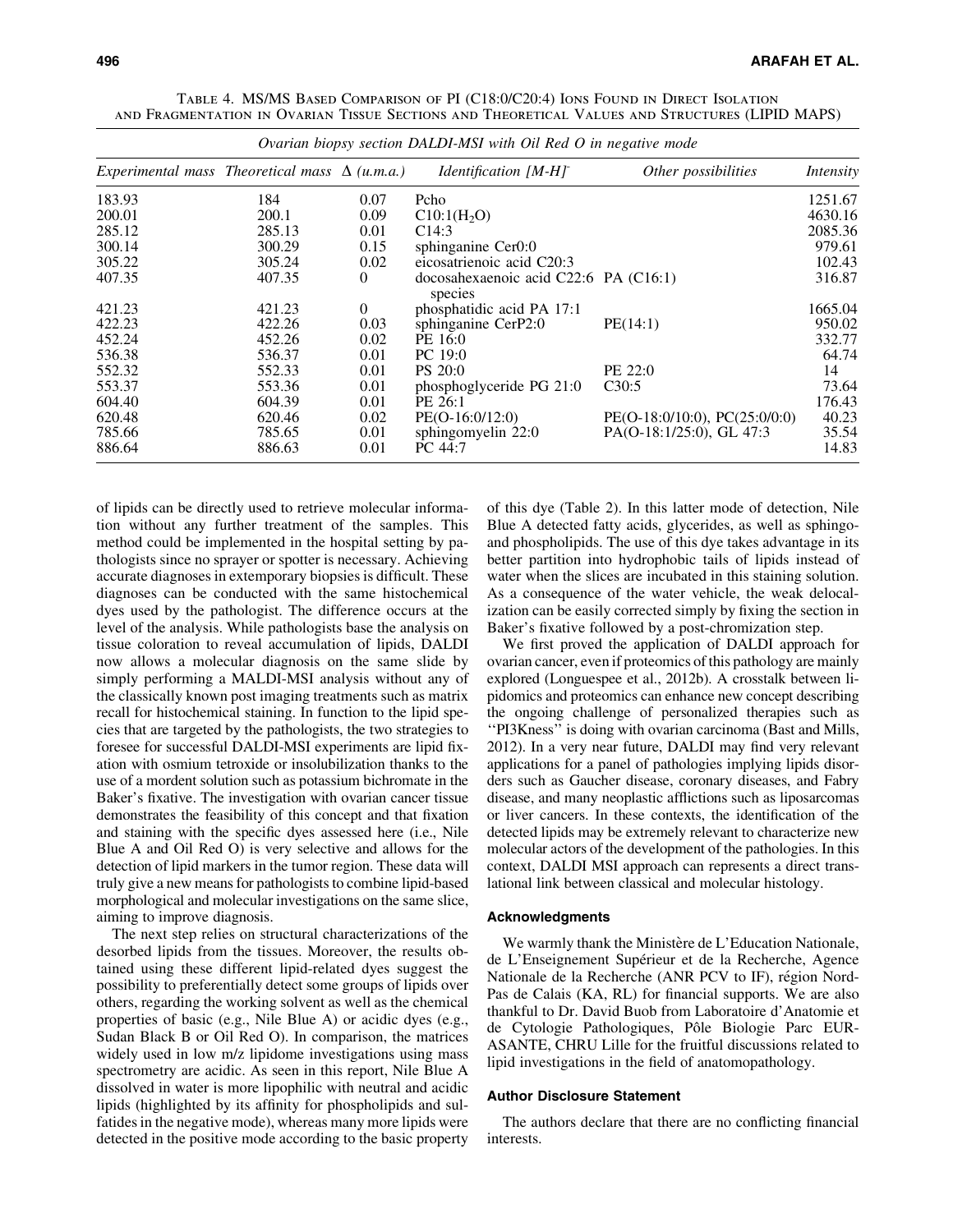#### **References**

- Astigarraga E, Barreda-Gomez G, Lombardero L, et al. (2008). Profiling and imaging of lipids on brain and liver tissue by matrix-assisted laser desorption/ionization mass spectrometry using 2-mercaptobenzothiazole as a matrix. Anal Chem 80, 9105–9114.
- Bast RC, Jr., and Mills GB. (2012). Dissecting ''PI3Kness'': The complexity of personalized therapy for ovarian cancer. Cancer Discov 2, 16–18.
- Benabdellah F, Seyer A, Quinton L, Touboul D, Brunelle A, and Laprevote O. (2010). Mass spectrometry imaging of rat brain sections: Nanomolar sensitivity with MALDI versus nanometer resolution by TOF-SIMS. Anal Bioanal Chem 396, 151–162.
- Bligh EG, and Dyer WJ. (1959). A rapid method of total lipid extraction and purification. Can J Biochem Physiol 37, 911–917.
- Bonnel D, Longuespee R, Franck J, et al. (2011). Multivariate analyses for biomarkers hunting and validation through on-tissue bottom-up or in-source decay in MALDI-MSI: Application to prostate cancer. Anal Bioanal Chem 401, 149–165.
- Burnum KE, Cornett DS, Puolitaival SM, et al. (2009). Spatial and temporal alterations of phospholipids determined by mass spectrometry during mouse embryo implantation. J Lipid Res 50, 2290–2298.
- Calligaris D, Longuespee R, Debois D, et al. (2013). Selected protein monitoring in histological sections by targeted MALDI-FTICR in-source decay imaging. Anal Chem 85, 2117–2126.
- Calvert GD, Blight L, Illman RJ, Topping DL, and Potter JD. (1981). A trial of the effects of soya-bean flour and soya-bean saponins on plasma lipids, faecal bile acids and neutral sterols in hypercholesterolaemic men. Br J Nutr 45, 277–281.
- Caprioli RM. (2005). Deciphering protein molecular signatures in cancer tissues to aid in diagnosis, prognosis, and therapy. Cancer Res 65, 10642–10645.
- Caprioli RM, Farmer TB, and Gile J. (1997). Molecular imaging of biological samples: Localization of peptides and proteins using MALDI-TOF MS. Anal Chem 69, 4751–4760.
- Carden CP, Stewart A, Thavasu P, et al. (2012). The association of PI3 kinase signaling and chemoresistance in advanced ovarian cancer. Mol Cancer Therapeut 11, 1609–1617.
- Carter CL, Mcleod CW, and Bunch J. (2011). Imaging of phospholipids in formalin fixed rat brain sections by matrix assisted laser desorption/ionization mass spectrometry. J Am Soc Mass Spectrom 22, 1991–1998.
- Clark AE. (1947). A method for staining grossly fatty tissues with Scharlach R. J Pathol Bacteriol 59, 337.
- Collin R, Griffith WP, Phillips FL, and Skapski AC. (1973). Staining and fixation of unsaturated membrane lipids by osmium tetroxide: Crystal structure of a model osmium(VI) intermediate. Biochim Biophys Acta 320, 745–747.
- Collin R, Griffith WP, Phillips FL, and Skapski AC. (1974). Staining and fixation of unsaturated membrane lipids by osmium tetroxide. Crystal structure of a model osmium(VI) diester. Biochim Biophys Acta 354, 152–154.
- Colsch B, and Woods AS. (2010). Localization and imaging of sialylated glycosphingolipids in brain tissue sections by MALDI mass spectrometry. Glycobiology 20, 661–667.
- Dyatlovitskaya EV, Andreasyan GO, Malykh Ya N, Rylova SN, and Somova OG. (1997). Ganglioside shedding and changes in ceramide biosynthesis in human ovarian tumors. Biochemistry (Mosc) 62, 557–561.
- El Ayed M, Bonnel D, Longuespee R, et al. (2010). MALDI imaging mass spectrometry in ovarian cancer for tracking, identifying, and validating biomarkers. Med Sci Monit 16, BR233–245.
- Fournier I, Day R, and Salzet M. (2003). Direct analysis of neuropeptides by in situ MALDI-TOF mass spectrometry in the rat brain. Neuro Endocrinol Lett 24, 9–14.
- Francese S, Bradshaw R, Flinders B, et al. (2013). Curcumin: A multipurpose matrix for MALDI mass spectrometry imaging applications. Anal Chem 85, 5240–5248.
- Franck J, Arafah K, Barnes A, Wisztorski M, Salzet M, and Fournier I. (2009a). Improving tissue preparation for matrixassisted laser desorption ionization mass spectrometry imaging. Part 1: Using microspotting. Anal Chem 81, 8193–8202.
- Franck J, Arafah K, Elayed M, et al. (2009b). MALDI imaging mass spectrometry: state of the art technology in clinical proteomics. Mol Cell Proteomics 8, 2023–2033.
- Franck J, Longuespee R, Wisztorski M, et al. (2010). MALDI mass spectrometry imaging of proteins exceeding 30,000 daltons. Med Sci Monit 16, BR293–299.
- Fujiwaki T, Tasaka M, and Yamaguchi S. (2008). Quantitative evaluation of sphingomyelin and glucosylceramide using matrix-assisted laser desorption ionization time-of-flight mass spectrometry with sphingosylphosphorylcholine as an internal standard. Practical application to tissues from patients with Niemann-Pick disease types A and C, and Gaucher disease. J Chromatog B Anal Technol Biomed Life Sci 870, 170–176.
- Fujiwaki T, Yamaguchi S, Tasaka M, Sakura N, and Taketomi T. (2002). Application of delayed extraction-matrix-assisted laser desorption ionization time-of-flight mass spectrometry for analysis of sphingolipids in pericardial fluid, peritoneal fluid and serum from Gaucher disease patients. J Chromatog B Anal Technol Biomed Life Sci 776, 115–123.
- Fujiwaki T, Yamaguchi S, Tasaka M, Takayanagi M, Isobe M, and Taketomi T. (2004). Evaluation of sphingolipids in vitreous bodies from a patient with Gaucher disease, using delayed extraction matrix-assisted laser desorption ionization time-of-flight mass spectrometry. J Chromatog B Anal Technol Biomed Life Sci 806, 47–51.
- Garrett TJ, and Dawson WW. (2009). Lipid geographical analysis of the primate macula by imaging mass spectrometry. Methods Mol Biol 579, 247–260.
- Guenin E, Lecouvey M, and Hardouin J. (2009). Could a nanoassisted laser desorption/ionization target improve the study of small organic molecules by laser desorption/ionization time-of-flight mass spectrometry? Rapid Commun Mass Spectrom 23, 1395–1400.
- Hayasaka T, Goto-Inoue N, Zaima N, Kimura Y, and Setou M, (2009). Organ-specific distributions of lysophosphatidylcholine and triacylglycerol in mouse embryo. Lipids 44, 837–848.
- Ishida Y, Kitagawa K, Nakayama A, and Ohtani H. (2005). Onprobe sample pretreatment for direct analysis of lipids in gram-positive bacterial cells by matrix-assisted laser desorption ionization mass spectrometry. Appl Environ Microbiol 71, 7539–7541.
- Ishida Y, Madonna AJ, Rees JC, Meetani MA, and Voorhees KJ. (2002). Rapid analysis of intact phospholipids from whole bacterial cells by matrix-assisted laser desorption/ionization mass spectrometry combined with on-probe sample pretreatment. Rapid Commun Mass Spectrom 16, 1877–1882.
- Ishida Y, Nakanishi O, Hirao S, et al. (2003). Direct analysis of lipids in single zooplankter individuals by matrix-assisted laser desorption/ionization mass spectrometry. Anal Chem 75, 4514–4518.
- Jimenez CR, Li KW, Dreisewerd K, et al. (1998). Direct mass spectrometric peptide profiling and sequencing of single neurons reveals differential peptide patterns in a small neuronal network. Biochemistry 37, 2070–2076.